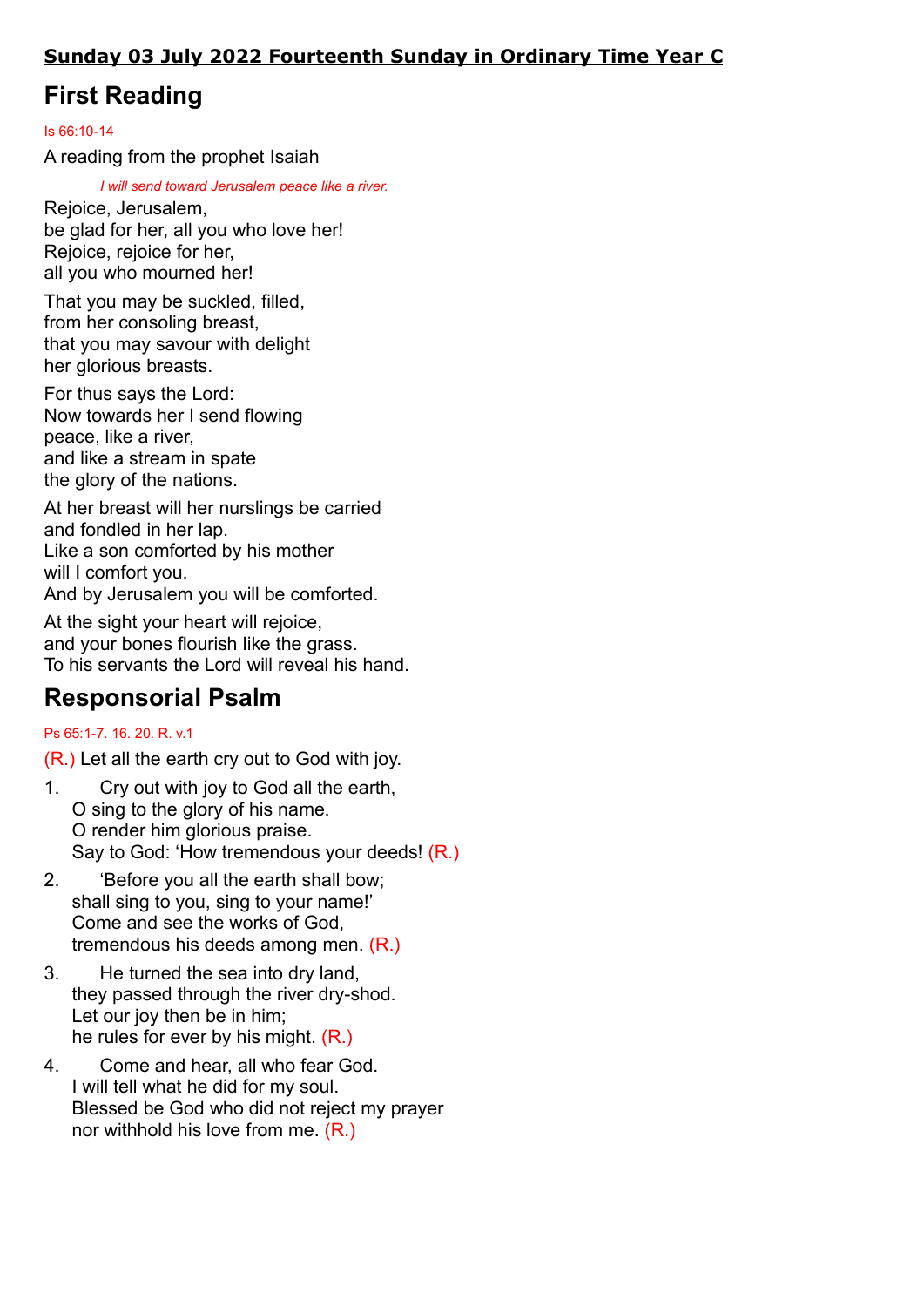# Second Reading

#### Gal 6:14-18

A reading from the letter of St Paul to the Galatians

The marks I carry on my body are those of Jesus Christ.

The only thing I can boast about is the cross of our Lord Jesus Christ, through whom the world is crucified to me, and I to the world. It does not matter if a person is circumcised or not; what matters is for him to become an altogether new creature. Peace and mercy to all who follow this rule, who form the Israel of God.

I want no more trouble from anybody after this; the marks on my body are those of Jesus. The grace of our Lord Jesus Christ be with your spirit, my brothers. Amen.

## Gospel Acclamation

### Col 3:15. 16

Alleluia, alleluia! May the peace of Christ rule in your hearts, and the fullness of his message live within you. Alleluia!

## **Gospel**

### Lk 10:1-12. 17-20

A reading from the holy Gospel according to Luke

### Your peace will rest upon him.

The Lord appointed seventy-two others and sent them out ahead of him, in pairs, to all the towns and places he himself was to visit. He said to them, 'The harvest is rich but the labourers are few, so ask the Lord of the harvest to send labourers to his harvest. Start off now, but remember, I am sending you out like lambs among wolves. Carry no purse, no haversack, no sandals. Salute no one on the road. Whatever house you go into, let your first words be, "Peace to this house!" And if a man of peace lives there, your peace will go and rest on him; if not, it will come back to you. Stay in the same house, taking what food and drink they have to offer, for the labourer deserves his wages; do not move from house to house. Whenever you go into a town where they make you welcome, eat what is set before you. Cure those in it who are sick, and say, "The kingdom of God is very near to you." But whenever you enter a town and they do not make you welcome, go out into its streets and say, "We wipe off the very dust of your town that clings to our feet, and leave it with you. Yet be sure of this: the kingdom of God is very near." I tell you, that on that day it will not go as hard with Sodom as with that town.'

The seventy-two came back rejoicing. 'Lord,' they said, 'even the devils submit to us when we use your name.' He said to them, 'I watched Satan fall like lightning from heaven. Yes, I have given you power to tread underfoot serpents and scorpions and the whole strength of the enemy; nothing shall ever hurt you. Yet do not rejoice that the spirits submit to you; rejoice rather that your names are written in heaven.'

### or

### Shorter form

### Lk 10:1-9

A reading from the holy Gospel according to Luke

### Your peace will rest upon him.

The Lord appointed seventy-two others and sent them out ahead of him, in pairs, to all the towns and places he himself was to visit. He said to them, 'The harvest is rich but the labourers are few, so ask the Lord of the harvest to send labourers to his harvest. Start off now, but remember, I am sending you out like lambs among wolves. Carry no purse, no haversack, no sandals. Salute no one on the road. Whatever house you go into, let your first words be, "Peace to this house!" And if a man of peace lives there, your peace will go and rest on him; if not, it will come back to you. Stay in the same house, taking what food and drink they have to offer, for the labourer deserves his wages; do not